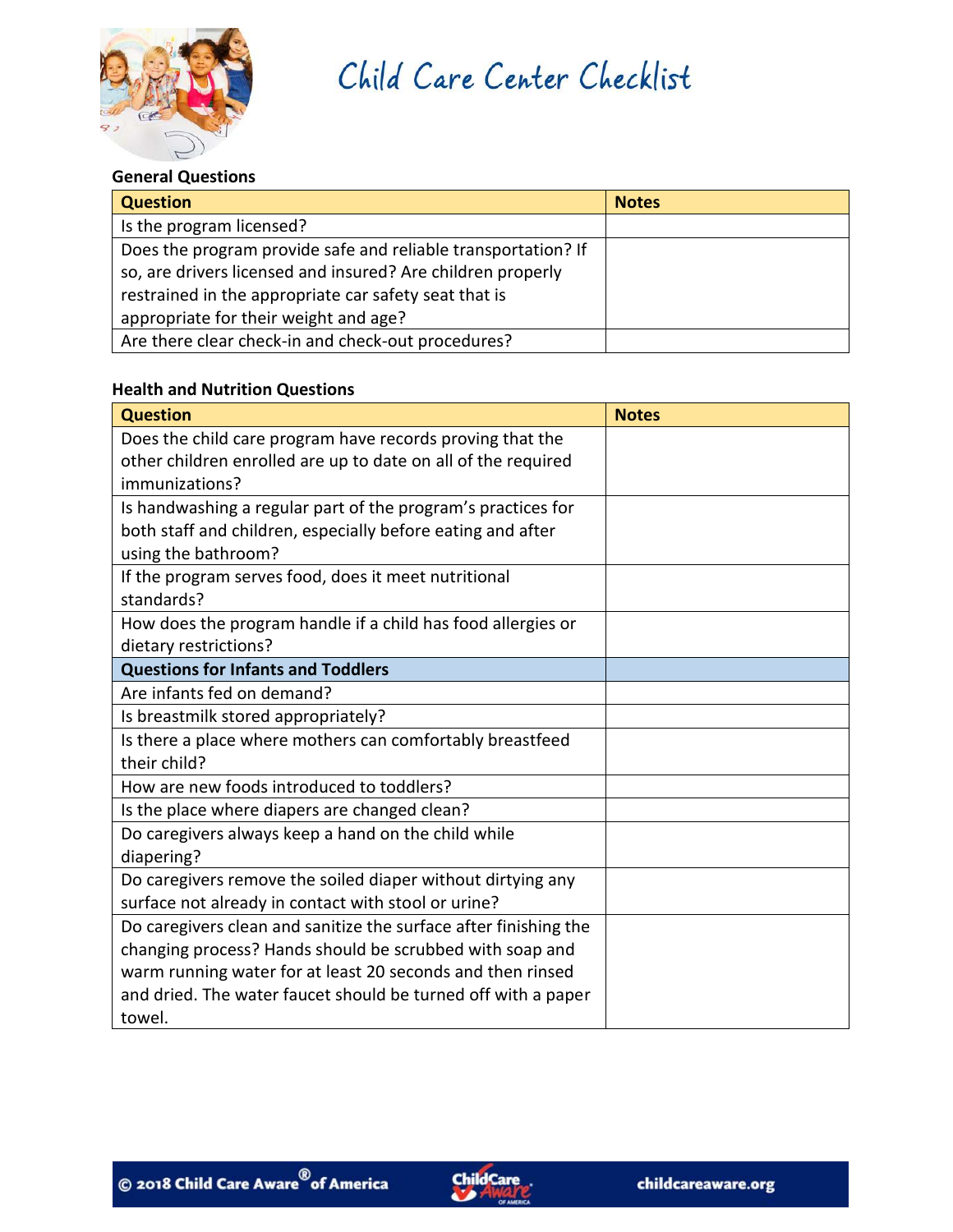**Supervision and Safety Questions**

| <b>Question</b>                                                                    | <b>Notes</b> |
|------------------------------------------------------------------------------------|--------------|
| <b>Adult to Child Ratio and Group Size</b>                                         |              |
| How many children are cared for in the classroom?                                  |              |
| How many caregivers are in the classroom?                                          |              |
| Does the center follow best practices regarding ratio and                          |              |
| group size? Or, does the center follow the state licensing                         |              |
| standards for ratio and group size?                                                |              |
|                                                                                    |              |
| Best practice recommendations:                                                     |              |
| 0-12 months: 3-4 children per caregiver, max group                                 |              |
| size of 8 children                                                                 |              |
| 13-23 months: 4 children per caregiver, max group size<br>of 8 children            |              |
| 2-year-olds: 4-6 children per caregiver, max group size<br>of 12 children          |              |
| 3-year-olds: 7-9 children per caregiver, max group size<br>of 18 children          |              |
| 4- to 5-year-olds: 8-10 children per caregiver, max                                |              |
| group size of 12 children                                                          |              |
| 6- to 8-year-olds: 10 children per caregiver, max group                            |              |
| size of 20 children                                                                |              |
| 9- to 12-year-olds: 12 children per caregiver, max                                 |              |
| group size of 24 children                                                          |              |
| <b>Supervision of Children</b>                                                     |              |
| Are children supervised at all times, both indoors and                             |              |
| outdoors, and even when they are sleeping?                                         |              |
| Can caregivers be seen by others at all times so that a child is                   |              |
| never alone with one caregiver?                                                    |              |
| Have all caregivers undergone comprehensive background                             |              |
| checks?                                                                            |              |
| Have the caregivers been trained on how to prevent,                                |              |
| recognize, and report signs of child abuse?                                        |              |
| <b>Questions for Infants and Toddlers: Safe Sleep Practices</b>                    |              |
| Are all infants put to sleep on their backs?                                       |              |
| Do the infant sleep spaces consist of a firm sleep surface, such                   |              |
| as a mattress in a crib, covered by a fitted sheet with no other<br>bedding?       |              |
| Are the infant sleep spaces kept free of soft objects, toys, crib                  |              |
| bumpers, and loose bedding?                                                        |              |
| Are all child care staff, volunteers, and substitutes trained on                   |              |
| safe sleep practices to reduce the risk of Sudden Infant Death<br>Syndrome (SIDS)? |              |

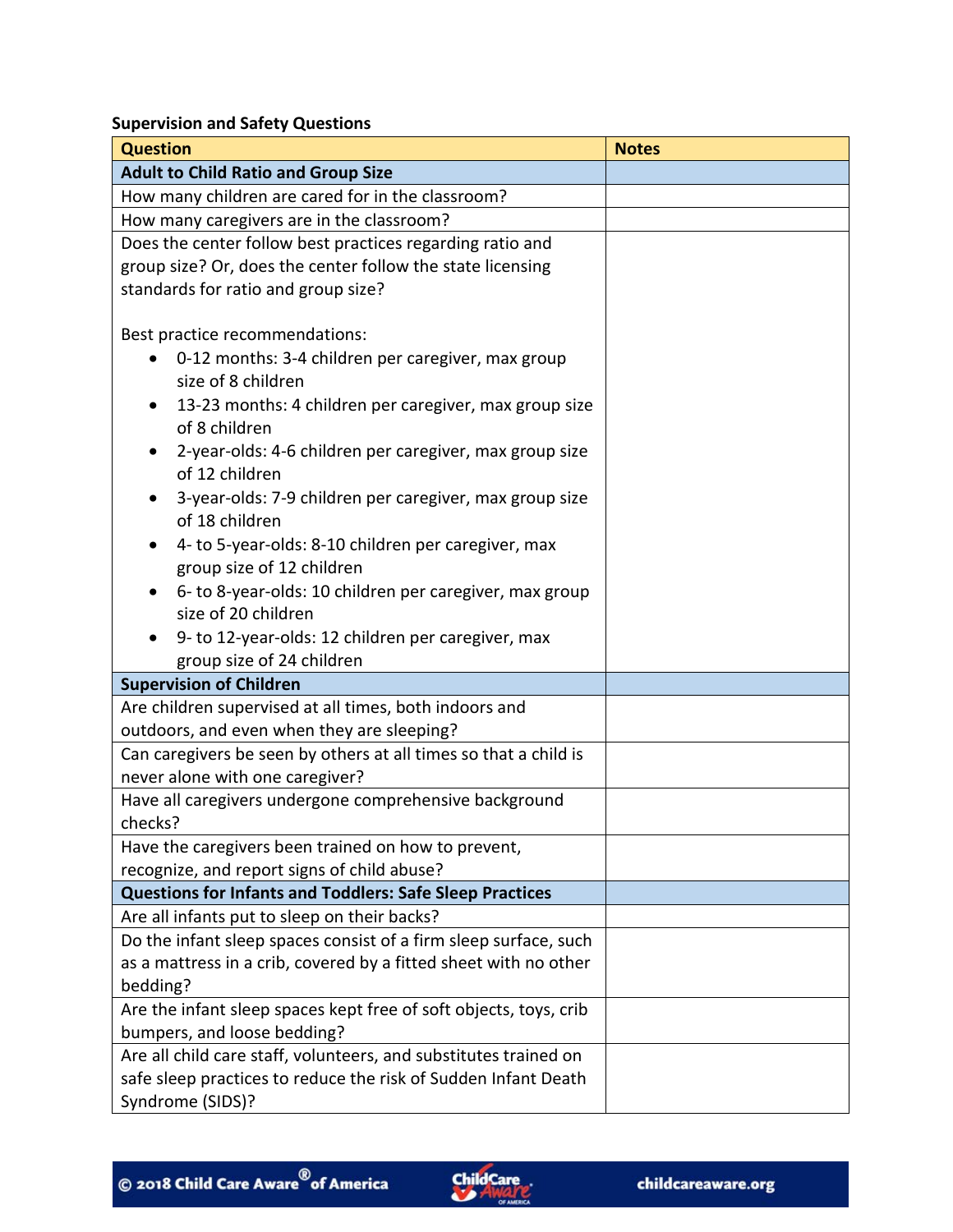| Do all infants have their own designated sleep space that is    |  |
|-----------------------------------------------------------------|--|
| the same every day?                                             |  |
| During rest time, can caregivers see and hear infants and       |  |
| toddlers at all times?                                          |  |
| Does caregivers regularly check on infants and toddlers when    |  |
| they are sleeping?                                              |  |
| Are safe sleep infant practices posted in the infant sleeping   |  |
| area as a reminder to all staff, volunteers, and substitutes?   |  |
| If infants can roll over, is there a sign posted by their bed   |  |
| indicating that the child can roll?                             |  |
| <b>Safety</b>                                                   |  |
| Is the indoor and outdoor environment clear of safety hazards,  |  |
| such as cleaning supplies and tripping hazards?                 |  |
| Has the building been inspected for radon, lead, and asbestos?  |  |
| Are toys clean, safe, and within reach of children?             |  |
| <b>Questions for Infants and Toddlers</b>                       |  |
| Are caregivers trained in infant CPR and is their certification |  |
| current?                                                        |  |
| Are infants and toddlers within sight and sound at all times?   |  |
| Are outlets covered/protected?                                  |  |
| <b>Emergency Plans and Drills</b>                               |  |
| Does the program have a plan in place in case of a disaster,    |  |
| like a fire, tornado, flood, blizzard, earthquake or active     |  |
| shooter?                                                        |  |
| Does the program practice drills once every month?              |  |
| Does the program have an emergency plan in case a child is      |  |
| injured, sick, or lost?                                         |  |
| Does the child care program have information about who to       |  |
| contact in an emergency?                                        |  |
| <b>First Aid and Medication</b>                                 |  |
| Have caregivers been trained on CPR and First Aid and are       |  |
| those certifications current?                                   |  |
| Does the program have first aid kits?                           |  |
| Are medications kept out of the reach of children?              |  |
| Are the caregivers trained and the medications labeled to       |  |
| make sure the right child receives the right amount of          |  |
| medication?                                                     |  |

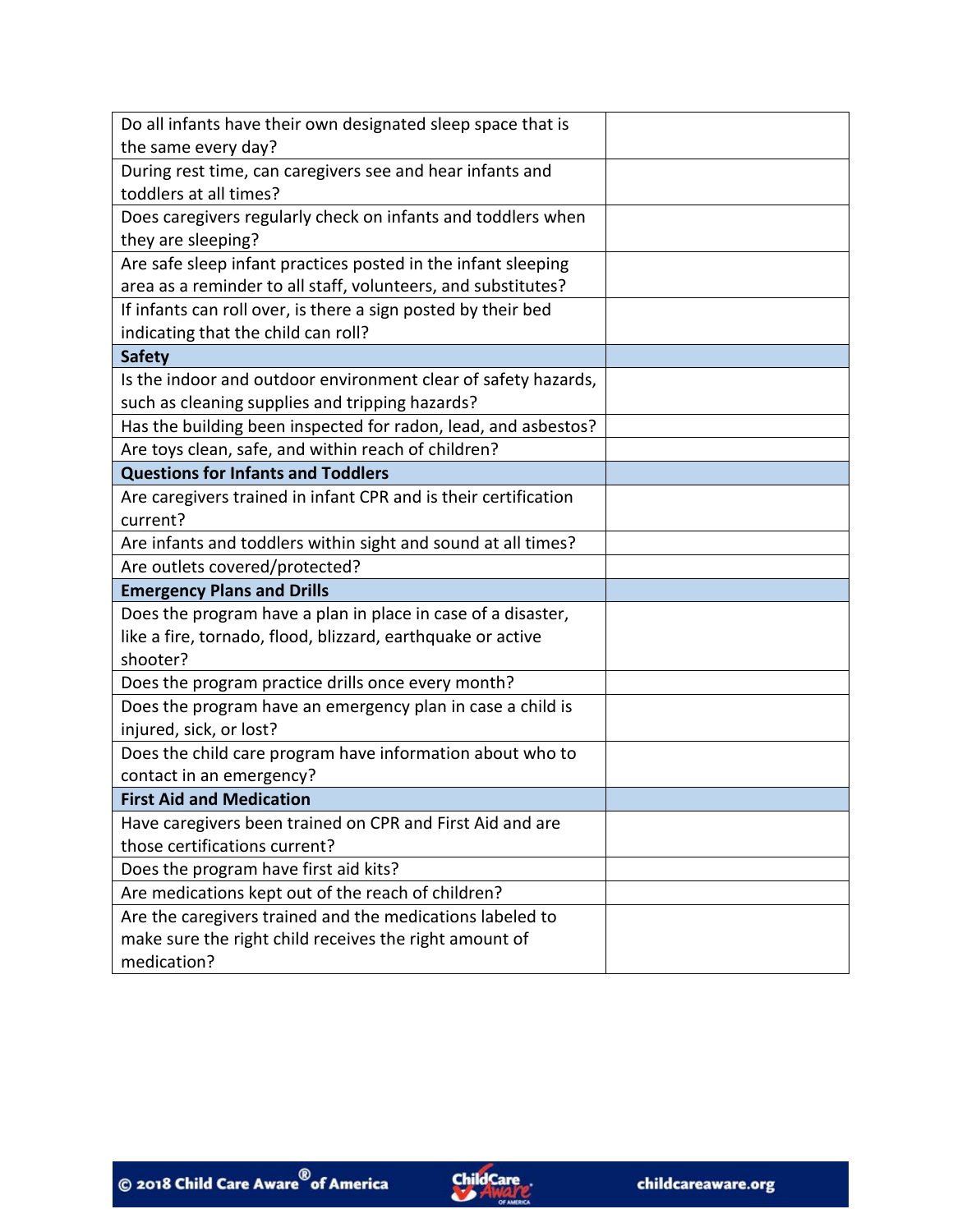#### **Indoor Environment Questions**

| <b>Question</b>                                               | <b>Notes</b> |
|---------------------------------------------------------------|--------------|
| Is there enough room in the environment for children and      |              |
| caregivers to move around?                                    |              |
| Are there different areas for resting, quiet play, and active |              |
| play?                                                         |              |
| Is the atmosphere pleasant?                                   |              |
| Is the environment clean?                                     |              |
| Are there enough toys and learning materials for the number   |              |
| of children?                                                  |              |
| Do the classroom materials change based on what children are  |              |
| interested in?                                                |              |
| Does the program use TV, computers, or other types of         |              |
| technology with the children? If so, how often are these      |              |
| materials used?                                               |              |

### **Outdoor Environment Questions**

| <b>Question</b>                                                  | <b>Notes</b> |
|------------------------------------------------------------------|--------------|
| Is there a space for outdoor play?                               |              |
| Is the outdoor play area fenced in?                              |              |
| Is the outdoor play area regularly inspected?                    |              |
| Is the outdoor area clean?                                       |              |
| Is the equipment the right size and type for the age of children |              |
| who use it?                                                      |              |
| Are children taken outside on a regular basis?                   |              |
| Do caregivers actively supervise (play with) children outdoors?  |              |

### **Caregiver-Child Interaction Questions**

| <b>Question</b>                                              | <b>Notes</b> |
|--------------------------------------------------------------|--------------|
| Are children comforted when needed?                          |              |
| Do caregivers and children enjoy being together?             |              |
| Are children warmly greeted when they arrive?                |              |
| Do caregivers talk to children and seem genuinely interested |              |
| in what the children are doing?                              |              |
| Do caregivers get down on children's level and speak with    |              |
| them?                                                        |              |
| How do caregivers help children solve their own problems?    |              |
| How do caregivers react to children's behavior?              |              |
| How do caregivers encourage peer interactions?               |              |

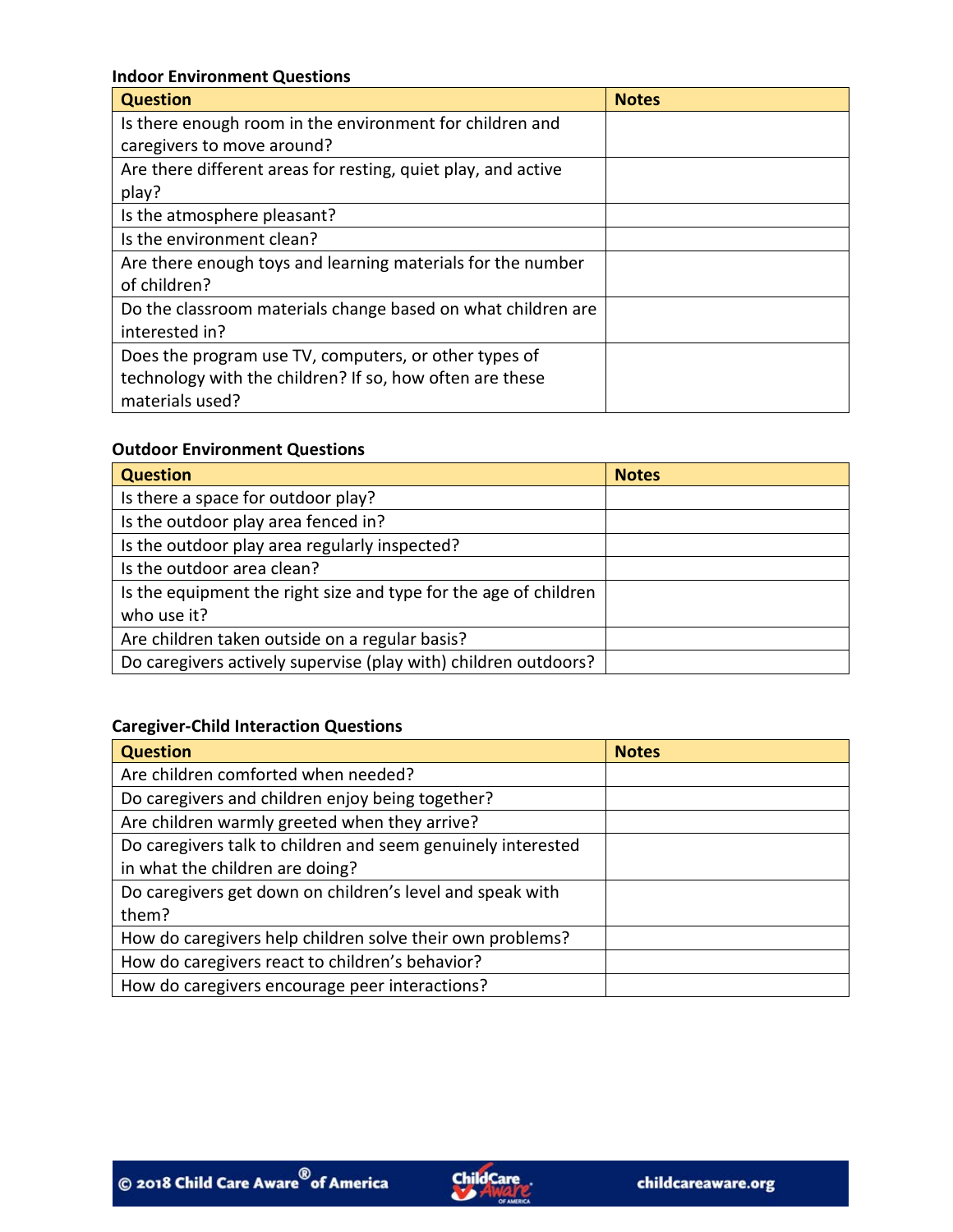# **Program Structure Questions**

| <b>Question</b>                                                   | <b>Notes</b> |
|-------------------------------------------------------------------|--------------|
| Is there a daily balance of play time, story time, activity time, |              |
| and nap time?                                                     |              |
| Do children play for a significant part of their day?             |              |
| Do children get to choose who they want to play with?             |              |
| Do caregivers play with children to help facilitate their         |              |
| learning?                                                         |              |

# **Parent Partnership Questions**

| <b>Question</b>                                                 | <b>Notes</b> |
|-----------------------------------------------------------------|--------------|
| Do caregivers share and talk to parents about their child's     |              |
| daily activities, either at drop off or pick up?                |              |
| Does the program incorporate technology as a communication      |              |
| tool? If so, is information shared with parents on how to       |              |
| access it and how the information is kept secured?              |              |
| Are parents encouraged to visit at any time?                    |              |
| Are there ways for parents to be involved in the program?       |              |
| How are parent ideas incorporated into the program?             |              |
| Are there regular opportunities (at least twice per year) where |              |
| parents can meet with the staff and share their child's         |              |
| strengths and hear how their child is developing skills?        |              |
| How often do caregivers share observations and ongoing          |              |
| assessment information with parents?                            |              |
| How do caregivers work with parents to incorporate the          |              |
| family's culture and values into the classroom?                 |              |
| How are transitions from classroom to classroom handled?        |              |
| What type of support does the program offer to both the         |              |
| parents and the child during this time?                         |              |